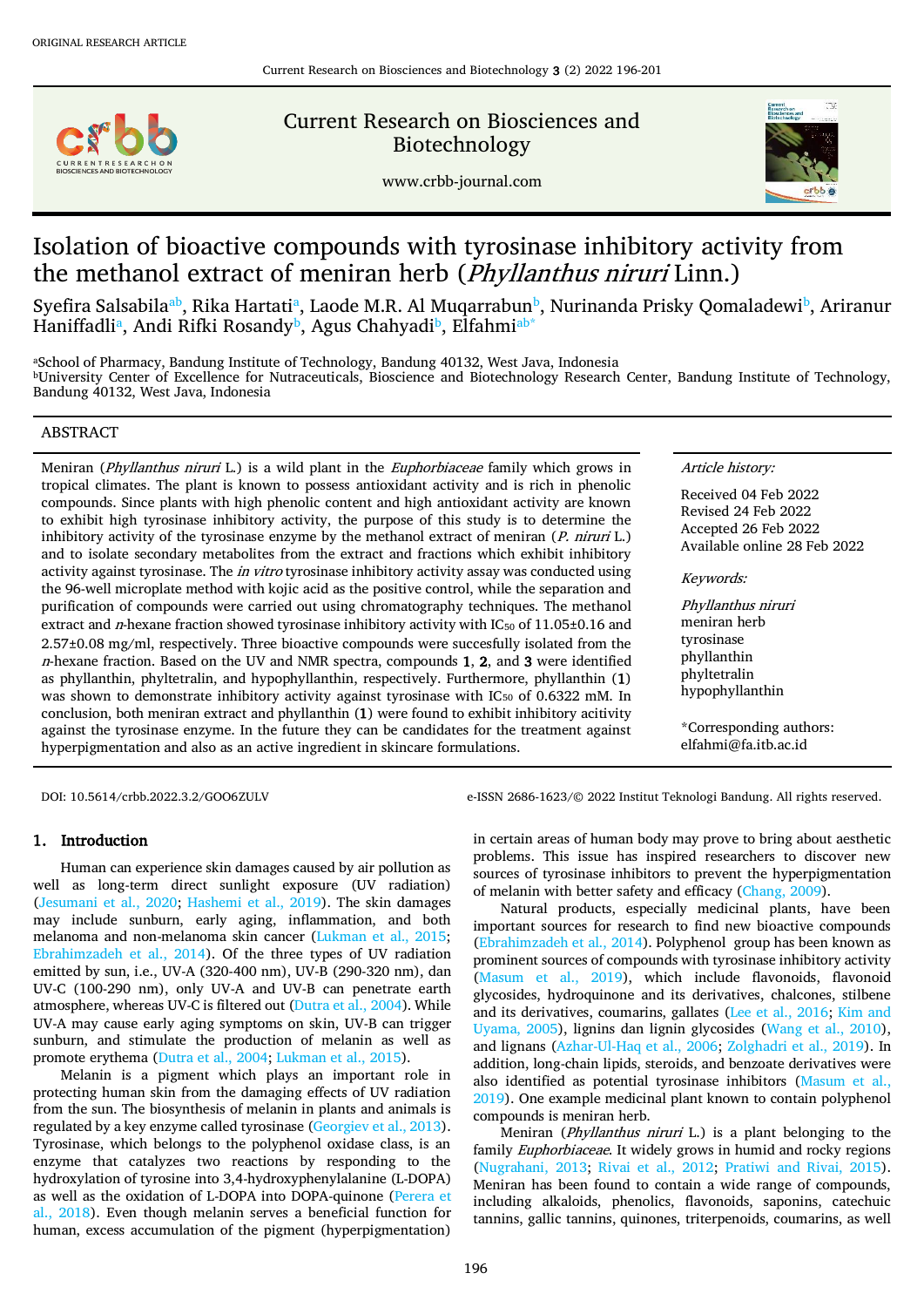as essential oils [\(Tambunan et al., 2019;](#page-5-17) [Chakravarthi et al., 2018\)](#page-5-18). According to [Nurcholis et al. \(2012\),](#page-5-19) the abundance of phenolic compounds in meniran is significantly high. Consequently, this makes the meniran extract potential as tyrosinase inhibitor and antioxidant, as high antioxidant activity often translates to high tyrosinase inhibitory activity [\(Mazlan et al., 2013\)](#page-5-20).

This study aims to isolate and identify bioactive compounds from meniran herb (P. niruri L.) with tyrosinase inhibitory activity. In this report, a study on the tyrosinase inhibitory activity of the methanol extract of meniran was carried out. Furthermore, a bioassay-guided isolation of bioactive compounds from the extract and organic fractions was conducted.

# 2. Materials and methods

## 2.1. Materials

Dried, powdered meniran herb (Phyllanthus niruri L.), nhexane, methanol (MeOH), ethyl acetate (EtOAc), chloroform (CHCl3), cerium sulphate (Merck®), acetonitrile (AcN) (Merck®), sulphuric acid, TLC plate silica gel 60 F<sub>254</sub> (Merck®), silica gel 60 (0.2-0.5 mm) for column chromatography (Merck®), silica gel 60 HF<sub>254</sub> for thin layer chromatography (Merck®), silica gel 60 GF<sub>254</sub> (Merck®), kojic acid (Sigma-Aldrich®), tyrosinase enzyme from Agaricus bisporus (Catalog No. T3824, Sigma-Aldrich®), L-DOPA (Sigma-Aldrich®), Phyllanthin reference compound (MarkHerb®, Bandung, Indonesia), potassium dihydrogen phosphate, dipotassium hydrogen phosphate trihydrate, sodium hydroxide, hydrochloric acid, toluene, ammonia, Dragendorff reagent, Mayer reagent, magnesium (Mg) powder, amyl alcohol, ferric chloride, gelatine, formaldehyde, sodium acetate, diethylether (DE), acetic anhydride.

## 2.2. Phytochemical screening and physicochemical characterization

Phytochemical screening was carried out on the dried powder and methanol extract to qualitatively identify the secondary metabolites, including alkaloids [\(Cordell, 1981\)](#page-5-21), flavonoids [\(Farnsworth, 1966\)](#page-5-22), saponins [\(Depkes, 1995\)](#page-5-23), tannins (gallic tannins dan catechuic tannins) [\(Procter et al., 1966;](#page-5-24) [Farnsworth,](#page-5-22)  [1966\)](#page-5-22), quinones [\(Harborne, 1987\)](#page-5-25), dan triterpenoids/steroids [\(Farnsworth, 1966\)](#page-5-22). The characterization of the dried powder and extract included the dry loss, water content, total ash content, and acid-insoluble ash content, using standard methods from [WHO](#page-5-26)  [\(2011\)](#page-5-26) an[d Kemenkes RI \(2011\).](#page-5-27)

## 2.3. Tyrosinase inhibitory activity assay

The *in vitro* tyrosinase inhibitory activity assay was conducted using dopachrome method with modification [\(Masuda et al., 2005\)](#page-5-28), utilizing 96-well microplate reader. The samples tested for this bioactivity were the MeOH extract, three fractions (n-hexane, EtOAc, and water), the subfractions from VLC (subfractions B-H), and compound 1, with kojic acid as the positive control (IC $_{50}$  = 2.71)  $\pm$  0.06 μg/mL). The microplate was divided into four test sections, i.e., section A (control) with 120  $\mu$ L of 0.1 M phosphate buffer (pH  $= 6.8$ ) and 40 µL of tyrosinase enzyme (400 U/mL); section B (blank control) with 160 µL of phosphate buffer; section C (sample) with 80 µL of phosphate buffer, 40 µL of sample solution, and 40 µL of tyrosinase enzyme; and section D (blank sample) with 120 µL of phosphate buffer and 40 µL of sample solution. Each section was incubated at 23ºC for 10 min. Afterwards, 40 µL of 2.5 mM L-DOPA was added into each well, followed by further incubation at 23ºC for 10 min. Upon completion, the UV absorbance of each well was measured and recorded at λ 475 nm. The inhibition percentage was calculated using the following equation:

% tyrosinase inhibition=
$$
\left[\frac{(A-B)-(C-D)}{(A-B)}\right] x 100\%
$$

where A, B, C, and D are the absorbances of control, blank control, samples, and blank sample, respectively. The IC<sub>50</sub> value was determined by non-linear regression analysis.



Fig. 1. Separation and purification diagram

# 2.4. Bioassay-guided isolation of secondary metabolites from meniran (P. niruri L.)

The dried, powdered meniran (1 kg) was extracted with maceration method using 5L of MeOH for 3 x 24 h at room temperature to give brown crude extract with 9.8% yield. The extract was subjected to liquid-liquid fractionation using  $n$ -hexane, EtOAc, and water. All the three fractions were subjected to tyrosinase inhibitory activity assay. The *n*-hexane fraction  $(2.5 \text{ g})$ which exhibited the highest activity, was further fractionated using Vacuum Liquid Chromatography (VLC) and eluted with increasing polarity of n-hexane-EtOAc (10:0 to 0:10) to give eight subfractions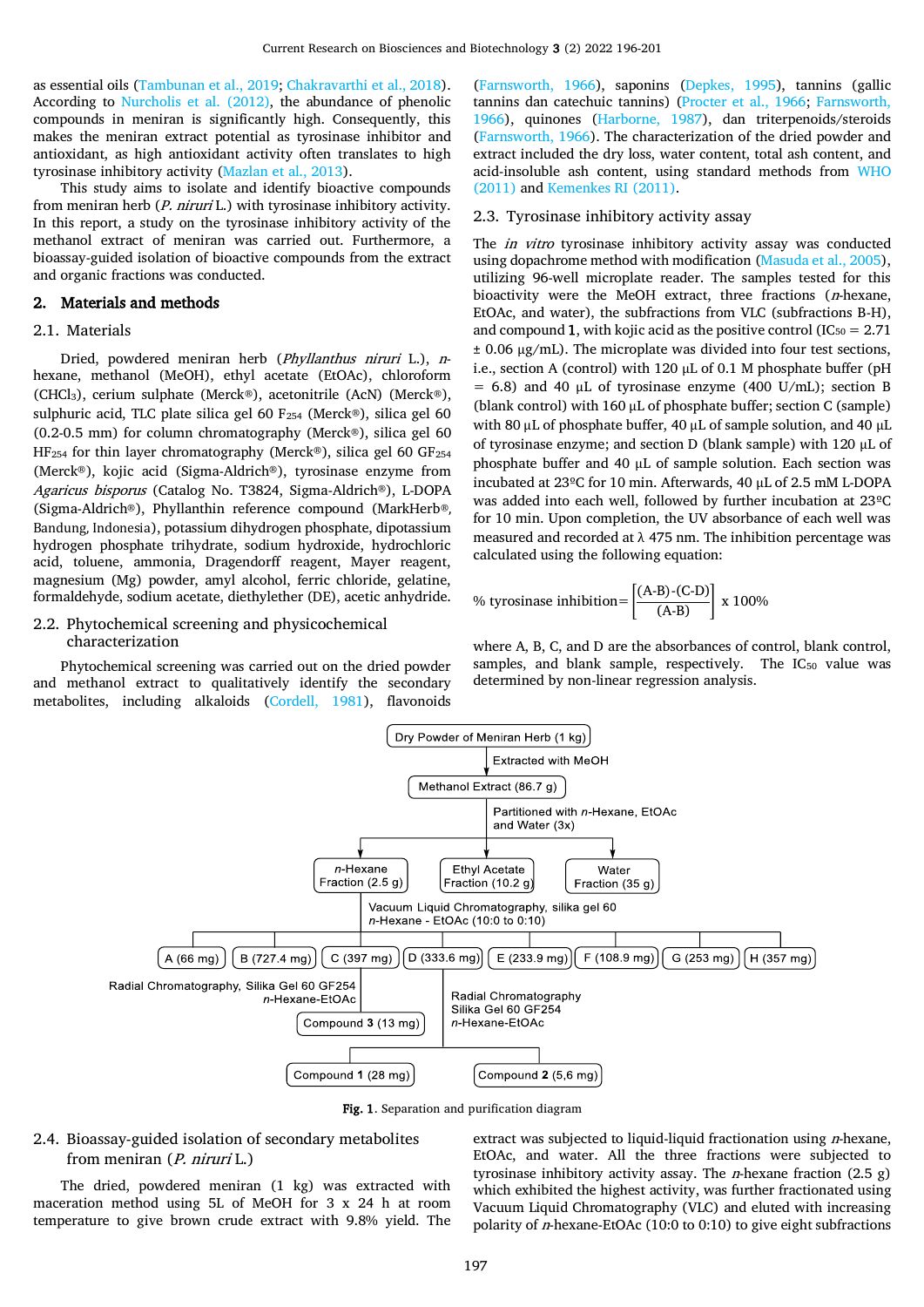(A-H). Among the eight subfractions, the subfractions C (397 mg) and D (333.6 mg) were found to possess the highest tyrosinase inhibitory activity. Subfraction D was further separated using Radial Chromatography (RC), resulting in 17 subfractions (D1-D17). Subsequent separation on RC was carried out on subfraction D5 to yield compound 1 (28 mg) and 2 (5.6 mg). Subfraction C from VLC was subjected to RC using n-hexane:EtOAc (9:1) to give 17 subfractions (C1-C17). Subfraction C6 was further purified using RC to yield compound 3 (13 mg). All stages of separation and purification were monitored using Thin Layer Chromatography (TLC) with  $n$ -hexane-EtOAc as the solvent system.

The purity of the isolated compounds was confirmed with High Performance Liquid Chromatography (HPLC) LC-20AD Shimadzu® (Japan) using LiChrospher® 100 RP-18 5 μm column (250 mm length, 4 mm diameter, 20 mm pre-column). A reverse phase HPLC assay was carried out using an isocratic elution with a flow rate of 1 mL/min, a column temperature of 30°C, a mobile phase of Acetonitrile-Water (60:40, v/v) with 0.01% ortho-phosphoric acid and a detection wavelength of 280 nm. UV Spectra were recorded on Beckman Coulter DU®720 UV/Vis spectrophotometer. The 1H and 13C-NMR spectra were recorded on Bruker® spectrometer operating at 400 MHz.

Phyllanthin (1). White amorphous powder. UV-Vis  $\lambda_{\text{max}}$ : 230, 280 nm. <sup>1</sup>H NMR (CDCl<sub>3</sub>, 400 MHz):  $\delta_H$  6.78 (2H, *d, J* = 8, H-5/5'), 6.67 (2H, *dd, J* = 2.08, 7.96, H-6/6'), 6.64 (2H, *d, J* = 1.92, H- $2/2$ '), 3.88 (6H, s), 3.83 (6H, s), 3.34 (4H, m, H-9/9'), 3.32 (6H, s, 9'-OCH3), 2.68 (4H, m, H-7/7'), 2.06 (2H, m, H-8/8').

Phyltetralin (2). White amorphous powder. UV-Vis  $\lambda_{\text{max}}$ : 230 (sh), 281 nm. <sup>1</sup>H NMR (CDCl<sub>3</sub>, 400 MHz):  $\delta$ <sub>H</sub> 6.83 (1H, d,  $J = 8.2$ , H-5'), 6.73 (1H,  $dd, J = 8.2, 1.96, H-6/6$ '), 6.65 (1H,  $d, J = 1.92$ , H-2/2'), 6.63 (1H, s, H-5), 6.25 (1H, s, H-2), 4.01 (1H,  $d, J = 10.32$ , H-7'), 3.91 (3H, s), 3.87 (3H, s), 3.83 (3H, s), 3.61 (3H, s), 3.48 (2H, m), 3.39 (1H, m), 3.38 (3H, s), 3.29 (3H, s), 3.11 (1H, dd, <sup>J</sup>  $= 9.52, 3.32$ ), 2.86 (2H,  $d, J = 7.24$ ), 2.20 (1H, m), 1.84 (1H, m). Hypophyllanthin (3). White crystalline. UV-Vis  $\lambda_{\text{max}}$ : 230 (sh), 278 nm. <sup>1</sup>H NMR (CDCl<sub>3</sub>, 400 MHz):  $\delta_H$  6.34 (1H, s, H-2), 2.81 (1H, dd,  $J = 4.55, 15.63, H-7$ , 2.75 (1H, m, H-7), 2.00 (1H, m, H-8), 3.44 (1H,  $dd, J = 3.99, 9.31, H-9$ ), 3.37 (1H, m, H-9), 6.75 (1H,  $d, J =$ 8.18, H-2'), 6.65 (1H, *dd, J =* 2.04, 8.04, H-5'), 6.68 (1H, *d, J =* 2.01, H-6'), 4.10 (1H,  $d, J = 7.94$ , H-7'), 1.91 (1H,  $td, J = 3.90$ , 8.59, 9.42, H-8'), 3.39 (1H,  $m$ , H-9'), 3.25 (1H,  $dd$ ,  $J = 3.45$ , 9.52, H-9'), 3.82 (3H, s, 3-OCH3), 3.34 (3H, s, 9-OCH3), 3.86 (3H, s, 3'- OCH3), 3.88 (3H, s, 4'-OCH3), 3.32 (3H, s, 9'-OCH3), 5.66 (1H, d, <sup>J</sup>  $= 1.2, -0\text{-}CH_2\text{-}O$ , 5.74 (1H,  $d, J = 1.2, -0\text{-}CH_2\text{-}O$ ). <sup>13</sup>C NMR (CDCl<sub>3</sub>,  $100$  MHz):  $\delta$ <sub>C</sub> 131.8 (C-1), 106.5 (C-2), 142.1 (C-3), 133.3 (C-4), 147.0 (C-5), 115.1 (C-6), 33.3 (C-7), 36.6 (C-8), 75.4 (C-9), 138.0 (C-1'), 110.6 (C-2'), 148.5 (C-3'), δ 147.1 (C-4'), 120.4 (C-5'), 111.8 (C-6'), 41.9 (C-7'), 45.4 (C-8'), 71.8 (C-9'), 55.9 (3-OCH3), 58.9 (9-OCH3), 55.8 (3'-OCH3), 56.4 (4'-OCH3), 58.9 (9'-OCH3), 101.1 (-O-CH2-O-).

## 3. Results and discussion

#### 3.1. Phytochemical screening and physicochemical characterization

The phytochemical screening was done to identify the types of chemical constituents in the dried powder and MeOH extract of the meniran herb. The qualitative screening showed that both the dried powder and the extract contain flavonoids, phenolics, saponins, gallic tannins, catechuic tannins, quinones, and triterpenoids/steroids, which have also previously been reported by [Obianime and Uche \(2010\)](#page-5-29) and [Okwute Simon et al. \(2014\).](#page-5-30)

Secondary metabolites compounds with polyphenol groups have many biological activities [\(Lee et al., 2016\)](#page-5-9). Polyphenols are widely distributed in nature and are the largest group of secondary metabolites as tyrosinase inhibitors [\(Masum et al., 2019\)](#page-5-8). This group includes flavonoids, flavonoids glycosides, hydroquinones and their derivatives, chalcones, stilbenes and their derivatives, coumarins [\(Lee et al., 2016\)](#page-5-9), lignins and lignin glycosides [\(Wang et](#page-5-11)  [al., 2010\)](#page-5-11), and lignans [\(Azhar-Ul-Haq et al., 2006;](#page-5-12) [Zolghadri et al.,](#page-5-13)  [2019;](#page-5-13) [Singh and Ahmad, 2020\)](#page-5-31).

Physicochemical characterization on the dried powder and extract of meniran herb was carried out to ensure uniformity of quality of sample in order to meet the requirements of the standars dried powdered and extracts that have been set. The characterization for both samples was performed in triplicate, and the results are displayed i[n Table 1.](#page-2-0)

<span id="page-2-0"></span>Table 1. Physicochemical characterization of the dried powder and extract of meniran herb

| Parameter                                                                    | Sample                                                                     |                                                        |
|------------------------------------------------------------------------------|----------------------------------------------------------------------------|--------------------------------------------------------|
|                                                                              | Dried powder (%)                                                           | Extract (%)                                            |
| Dry loss<br>Water content<br>Total ash content<br>Acid-insoluble ash content | $14.26 \pm 0.29$<br>$6.61 \pm 2.87$<br>$14.86 \pm 1.04$<br>$6.13 \pm 0.61$ | $14.26 \pm 0.29$<br>$5.48 \pm 0.05$<br>$0.12 \pm 0.02$ |

Results showed that the maceration process using MeOH seemed to have significantly removed the ash contents from extract. On the other hand, the use of MeOH as the extraction solvent might have contributed in the escalated water content in the extract compared to the the dried powder. This could be due to the MeOH used was technical grade which might contain a certain abundance of water.

## 3.2. Bioassay-guided isolation of bioactive compounds from meniran (P. niruri L.)

One of approaches that have been used in isolating bioactive compounds from plants is the bioactivity-guided fractionation. With this method, the fractions with potential bioactivity are further pursued for the isolation and purification of their bioactive chemical constituents. In addition, using comparison between the bioactivity of the fractions and that of the single compounds may give a deeper insight on the possible occurence of either synergestic or antagonistic relationship between the compounds contained in the fractions. In this study, a bioassay-guided isolation of bioactive compounds with tyrosinase inhibitory activity was carried out. This work aimed to specifically target only compounds from the fractions which exhibited the highest activity in inhibiting tyrosinase enzyme.

The MeOH extract of meniran herb underwent liquid-liquid fractionation which resulted in three major fractions, i.e., the nhexane, EtOAc, and water fractions. By using kojic acid as the positive control for the tyrosinase inhibitory activity assay [\(Macrini](#page-5-32)  et al.,  $2009$ ), it was revealed that the *n*-hexane fraction exhibited the highest % inhibition (IC<sub>50</sub> = 2.57  $\pm$  0.08 mg/ml) among the three major fractions [\(Fig.](#page-3-0) 2). Moreover, the inhibition of the tyrosinase enzyme from  $n$ -Hexane fraction in [Fig.](#page-3-0) 2 shows dosedependently increased. The IC $_{50}$  of the *n*-hexane fraction was lower than that of the MeOH crude extract (IC<sub>50</sub> = 11.05  $\pm$  0.16 mg/ml), indicating that a better inhibitory activity could be achieved by simplifying the chemical composition of the extract into fractions. In addition, it was understood that the increase in the concentration of the *n*-hexane fraction resulted in a significant improvement in the inhibitory activity, especially from 2 mg/mL to 4 mg/mL. Similar trend was also observed in the other two fractions, albeit not as considerable as that of the n-hexane fraction.

Several subfractions, obtained from the  $n$ -hexane fraction using VLC, were subsequently investigated for their tyrosinase inhibitory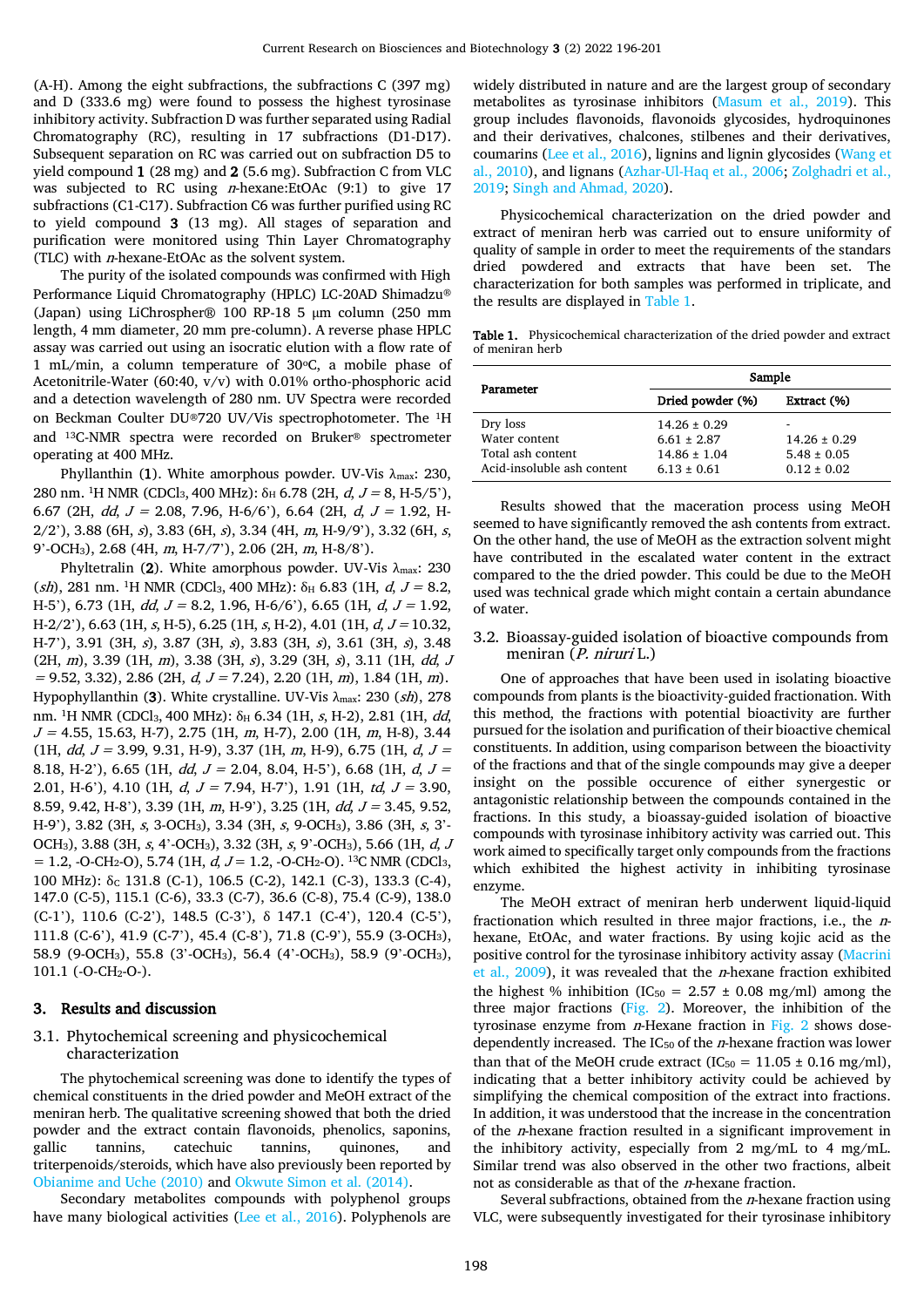activity. The assay was conducted in two different concentrations, i.e., at 1 and 2 mg/mL. The bioactivity assay results are displayed in [Fig.](#page-3-0) 2. Subfraction C was selected for further purification stages due to showing the highest % inhibition, indicating that the subfraction possibly contained compounds with considerable tyrosinase inhibitory activity. After subsequent purification using RC, compound 3 was obained as white crystalline from the subfraction. Meanwhile, owing to exhibiting a significant increase in the % inhibition with the increase in concentration, subfraction D was also subjected to RC for further purification to yield compound 1 and 2.



<span id="page-3-0"></span>Fig. 2. Tyrosinase inhibitory activity of the three major fractions of meniran herb.  $\ast p < 0.05$  and  $\ast \ast p < 0.01$  compared to positive control (kojic acid). All data are expressed as mean ± SD of 3 replicates.



<span id="page-3-1"></span>Fig. 3. Tyrosinase inhibitory activity of the subfractions from the  $n$ -hexane fraction. ∗p < 0.05 and ∗∗p < 0.01 compared to positive control (kojic acid). All data are expressed as mean ± SD of 3 replicates.

#### 3.3. Characterization of the isolated compounds

The purity of the active compound was analyzed using HPLC. It was found that the purity of compounds 1, 2, and 3 was 98.6%, 93.6%, and 97.1%, respectively [\(Fig.](#page-4-0) 4). The structures of the isolated compounds were elucidated using several spectroscopic methods including UV–Vis and NMR 1D (1H and 13C), and by comparing with reported data. The three compounds were identified as phyllanthin (1), phyltetralin (2), and hypophyllanthin (3).

Compound 1 (phyllanthin),  $C_{24}H_{34}O_6$ , was obtained as white amorphous powder. The UV spectrum showed maximum absorbance at  $\lambda_{\text{max}}$  of 230 and 280 nm, which indicated the presence of conjugated double bonds in the structure. This spectral data matches the UV absorbance data from literatures [\(Azam and Ajitha,](#page-5-33)  [2017;](#page-5-33) [Khabiya et al., 2014\)](#page-5-27). The 1H NMR spectrum revealed three signals of aromatic protons with chemical shift of over 6 ppm, integrating for 2 protons each. These protons appear as two doublets a doublet of doublet. Proton at  $\delta_H$  6.67 (H-6/6', *dd*, *J* = 2 and 8 Hz) are in ortho and meta positions to  $\delta_H$  6.78 (H-5/5', d, J  $= 8$  Hz) and 6.64 (H-2/2',  $d, J = 1.92$  Hz), respectively. The integration of two protons for each signal suggests that the compound features two mirroring aromatic rings with identical chemical environment. Additionally, the presence of three singlet signals at 3.88, 3.83, and 3.32 ppm constituting 6 protons each revealed that there are six methoxy groups in the structure, four of which (3.88 and 3.83 ppm) being directly attached to aromatic rings, while the other two are bound to the aliphatic moiety of the compound. Furthermore, a deshielded aliphatic multiplet signal (3.34 ppm) integrating for four protons represents two symmetrical methylene groups which are bound to oxygen atoms, i.e., the aliphatic methoxy groups. With the presence of the other two identical methylene groups at 2.68 ppm, as well as two mirroring methine groups at 2.06 ppm, it is strongly believed that compound 1 can be identified as phyllanthin,  $C_{24}H_{32}O_6$  [\(Fig.](#page-3-1) 3), which is a compound belonging in lignan group.

The 1H NMR data was also compared with that was reported in the literature [\(Paul et al., 2019\)](#page-5-34) to confirm the identity of the compound. Phyllanthin (1) has been previously isolated from P. niruri L. [\(Row et al., 1964;](#page-5-35) [Anjaneyulu et al., 1973;](#page-5-36) [Maciel et al.,](#page-5-37)  [2007\)](#page-5-37) as well as from Phyllanthus amarus [\(Tripathi et al., 2006\)](#page-5-38). Compound 1 was subsequently subjected to tyrosinase inhibitory activity assay, and the result showed that the compound exhibited inhibitory activity with IC<sub>50</sub> value of  $264.57 \pm 3.74$  ug/mL (0.6322) mM), significantly higher than that of kojic acid ( $IC_{50} = 0.0191$ ) mM). This indicates that phyllanthin is approximately weaker in inhibiting tyrosinase enzyme compared to kojic acid.

Compound 2 (phyltetralin),  $C_{24}H_{32}O_6$ , was isolated as white amorphous powder. The UV-Vis spectral data showed similar characteristic to that of compound 1, with maximum absorbances at 230 and 281 nm. Overall, the structure of 2 is nearly identical to that of 1 ( $Fig. 3$ ). The only difference is that one of the aromatic carbons (C-6) forms a covalent bond with benzylic carbon (C-7'). This results in the chemical environment of the whole structure changing, cancelling the symmetry of what was there in 1. Thus, compound 2 features more proton signals on NMR. According to the <sup>1</sup>H NMR spectrum, the methoxy groups appeared as six singlet signals integrating for three protons each at  $\delta_H$  ranging from 3.29 – 3.91 ppm. One of the two aromatic rings only comprises two proton at 6.25 ppm (H-2,  $s$ ) and 6.63 ppm (H-5,  $s$ ), while the other ring shows similar characteristic as the aromatic rings of 1, featuring three types of proton signal (H-2', H-5', and H-6'). Furthermore, the signal of benzylic methylene protons H-7' (2.68 ppm) in 1 is replaced by a more deshielded methine proton H-7' in 2 (4.01 ppm). The 1H NMR spectrum along with data comparison with literature [\(Anjaneyulu et al., 1973\)](#page-5-36) confirmed that compound 2 is phyltetralin.

Compound 3 (hypophyllanthin) was obtained as white crystalline with chemical formula C24H30O7. The UV-Vis spectral data showed similar characteristic to that of compound 1, with maximum absorbances at 230 and 278 nm. Analysis with 13C NMR revealed that this compound consists of 24 carbons. There are 12 aromatic carbon signals  $(C-1/C-1) - C-6$ / $-C6$ ) with chemical shifts ranging from 106.5 – 148.5 ppm, comprising of eight quarternary carbons and four methines. Another highly-deshielded carbon signal at  $\delta_c$  101.1 ppm represents a methylene dioxy carbon (-O-CH2-O-) attached to one aromatic ring at C-4 and C-5.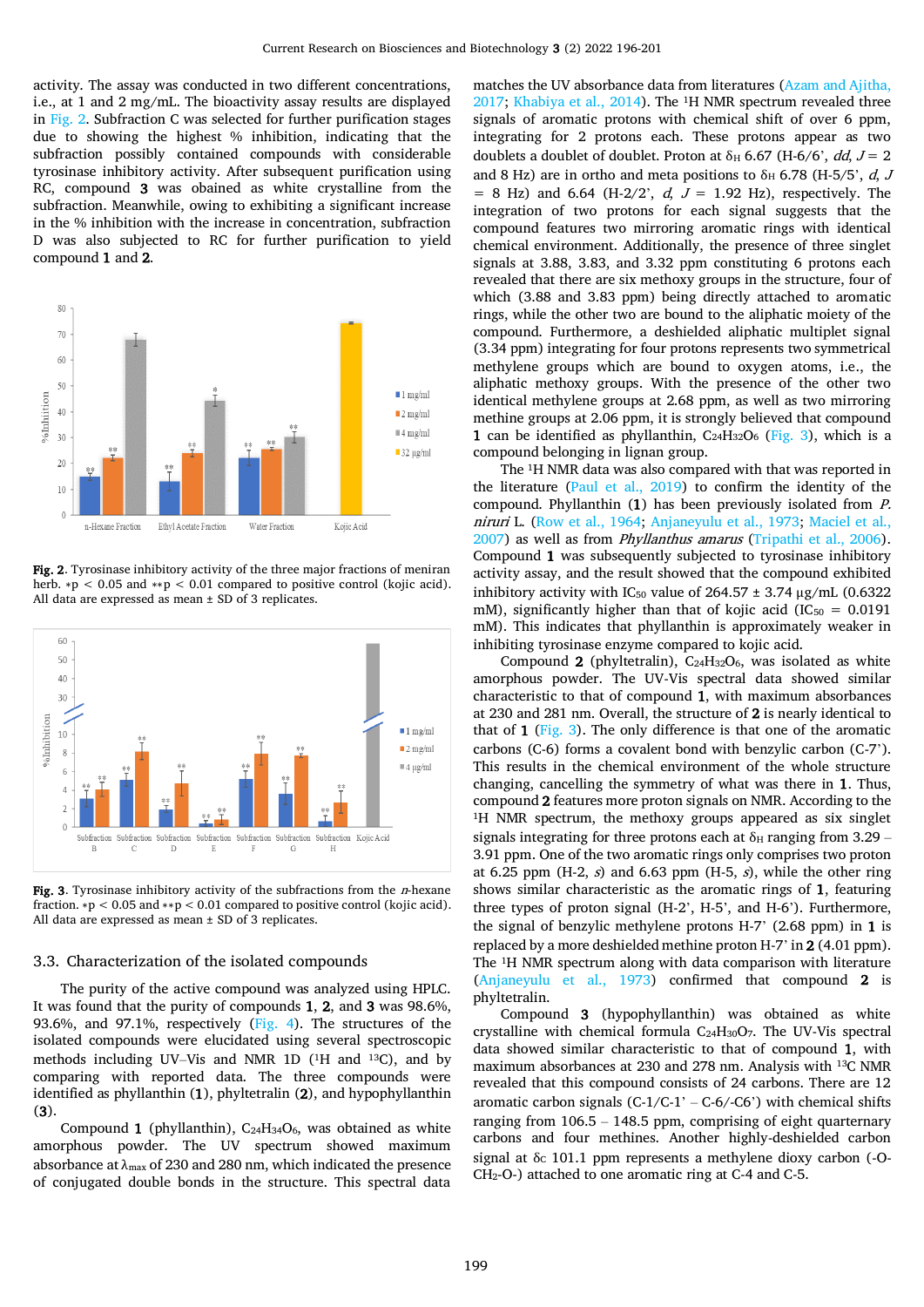

Fig. 4. Chromatograms of compounds 1, 2, and 3

<span id="page-4-0"></span>

Fig. 5. Structures of compounds 1-3

#### 4. Conclusion

As a result of the structure assymmetry, carbons C-8 (36.6 ppm) and C-8' (45.4 ppm) appear as different signals. The same also applies to C-9 (75.4 ppm) and C-9' (71.8 ppm), as well as other carbons in the aromatic rings. Due to covalent bond formed between C-6 and C-7', what were a methine and methylene in compound 1 have turned into a quarternary carbon and a methine for C--6 and C-7', respectively.

The  $1H$  NMR spectrum of compound 3 complemented the data from the 13C NMR. The methoxy groups appeared as five singlet signals integrating for three protons each at  $\delta_H$  ranging from 3.32 – 3.88 ppm. The chemically-nonequivalent methylene dioxy protons are observed as two separated doublet signals at 5.66 (1H,  $d, J =$ 1.2 Hz) and 5.74 (1H,  $d, J = 1.2$  Hz). One of the two aromatic rings only comprises one proton at 6.34 ppm  $(H-2, s)$ , while the other ring shows similar characteristic as the aromatic rings of phyllanthin (1) and phyltetralin (2), featuring three types of proton signal (H-2', H-5', and H-6'). By comparing the NMR spectral data with literature [\(Khabiya et al., 2014;](#page-5-27) [Noor et al., 2019\)](#page-5-39), compound 3 is identified as hypophyllanthin, which is known as one of the major chemical constituents found in meniran [\(Anjaneyulu et al.,](#page-5-36)  [1973\)](#page-5-36). Hypophyllanthin has also been reported in previous studies from P. niruri L. [\(Noor et al., 2019;](#page-5-39) [Somanabandhu et al., 1993;](#page-5-40) [Maciel et al., 2007\)](#page-5-37).

The bioassay-guided isolation of meniran herb (P. niruri L.) resulted in the isolation of three lignan compounds, namely phyllanthin (1), phyltetralin (2), and hypophyllanthin (3). Compound 1, along with the MeOH extract and fractions from liquid-liquid fractionation of meniran herb were investigated for their *in vitro* tyrosinase inhibitory activity. The results showed that the *n*-hexane fraction exhibited the highest activity among the extract and the other fractions, while compound 1 demonstrated a weaker activity compared to kojic acid standard. Ultimately, this study is the first to report tyrosinase inhibitory activity of meniran extract and phyllanthin.

## Acknowledgement

This work was partially funded by the Ministry of Finance, Republic of Indonesia, under scheme "Riset Inovasi Produktif (RISPRO) Invitasi LPDP" with grant number of PRJ-24/LPDP/2019.

#### Conflict of interest

The authors declare there is no conflict of interest in this study.